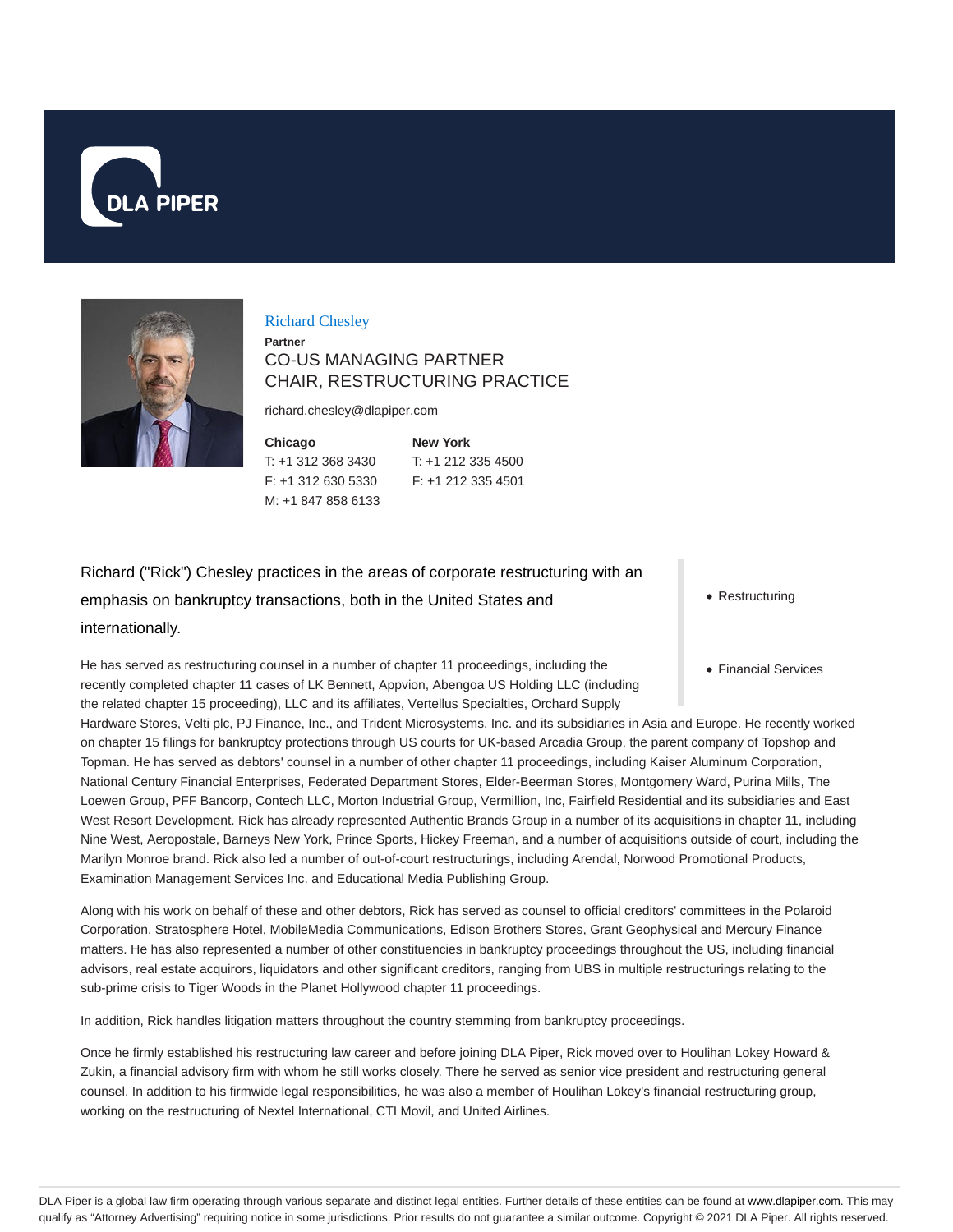From the experience and insights he has garnered before, during and since his tenure there, Rick continues to provide an invaluable perspective for his clients.

He served as Co-Chair of the US Restructuring Group and Global Co-Chair of the Restructuring practice group for a number of years, and is newly appointed as the Co-US Managing Partner of the Firm.

# CREDENTIALS

# **Admissions**

- Illinois
- New York
- Ohio

# **Recognitions**

- Chambers USA
	- 2021 Band 2, Illinois Bankruptcy/Restructuring 2020 - Band 2, Illinois Bankruptcy/Restructuring 2012-19 - Band 3, Illinois Bankruptcy/Restructuring
- The Legal 500 United States 2019-20, 2015 Recommended, Restructuring (including Bankruptcy): Corporate

Rick has been named to the BTI Client Service All-Star Team for Law Firm and selected as one of the top outstanding restructuring lawyers by Turnarounds & Workouts and Global M&A Network. He has been selected as a 2022 Lawdragon 500 Leading Bankruptcy & Restructuring Lawyer and recognized as an Illinois Super Lawyer. He was also included in the, Who's Who Legal in the Restructuring & Insolvency category and has been recognized by Turnarounds & Workouts as one of the Outstanding Lawyers in their recent report.

American Jewish Committee honored Rick with the Judge Learned Hand Human Relations Award on October 2014. This award recognizes those who have taken up Judge Hand's clarion call to the spirit and ideals of justice, safeguarding the rights of individuals and our democratic values.

Rick has also served a number of pro bono clients in the US and globally, and received the Firm's Pro Bono award in 2016.

### **Education**

- J.D., University of Cincinnati College of Law Editorial Board, Law Review
- B.A., Northwestern University

### **Courts**

- Supreme Court of the United States
- United States Court of Appeals for the Eighth Circuit
- United States Court of Appeals for the Eleventh Circuit
- United States Court of Appeals for the Fifth Circuit
- United States Court of Appeals for the Fourth Circuit
- United States Court of Appeals for the Ninth Circuit
- United States Court of Appeals for the Second Circuit
- United States Court of Appeals for the Seventh Circuit
- United States Court of Appeals for the Sixth Circuit

DLA Piper is a global law firm operating through various separate and distinct legal entities. Further details of these entities can be found at www.dlapiper.com. This may qualify as "Attorney Advertising" requiring notice in some jurisdictions. Prior results do not guarantee a similar outcome. Copyright @ 2021 DLA Piper. All rights reserved.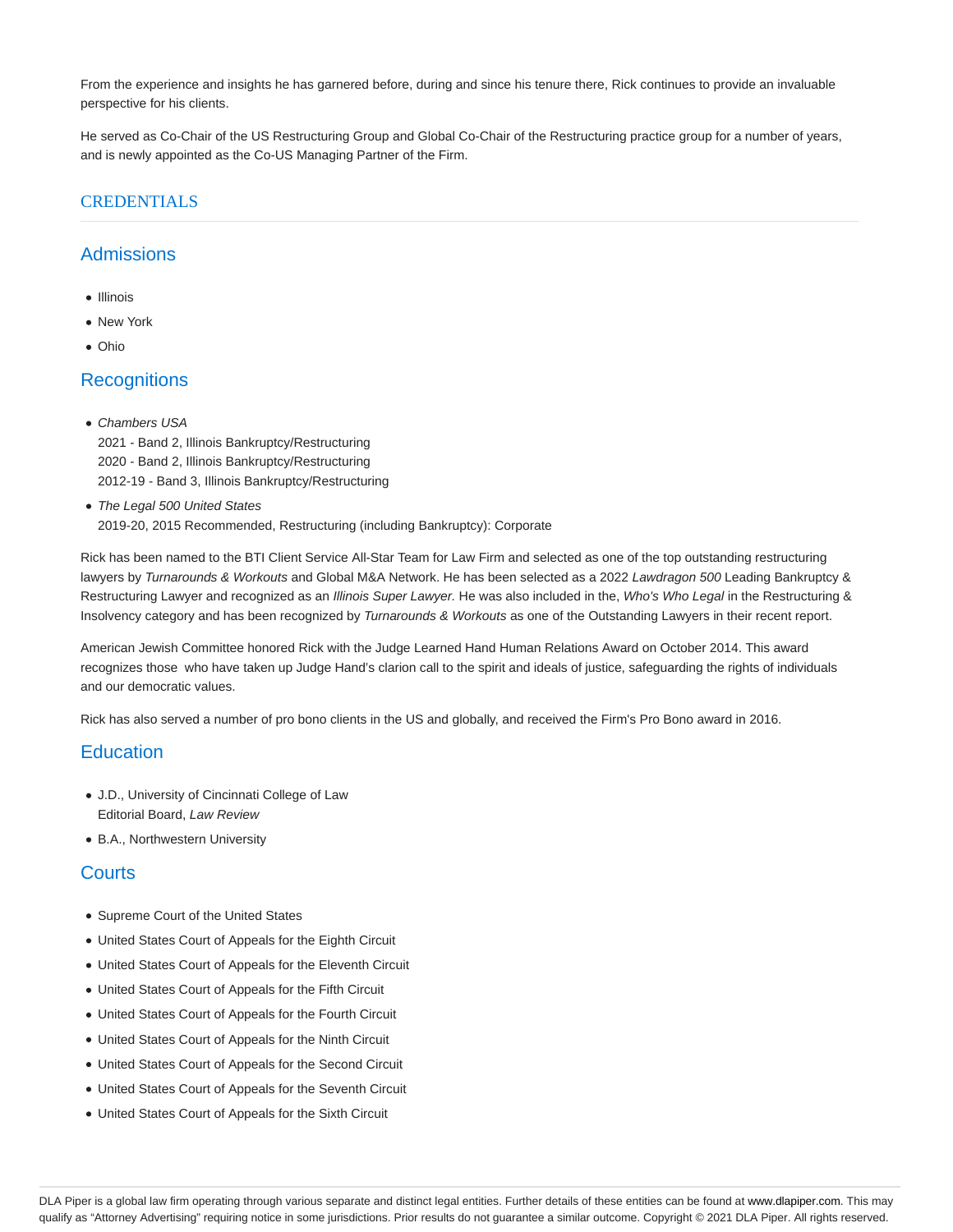- United States Court of Appeals for the Tenth Circuit
- United States Court of Appeals for the Third Circuit
- United States District Court for the Northern District of Illinois (including the Trial Bar)
- United States District Court for the Northern District of Ohio
- United States District Court for the Southern District of Ohio

### **Memberships**

- ABA
- INSOL
- American Bankruptcy Institute
- TMA

#### **INSIGHTS**

Richard has been an active speaker on litigation and bankruptcy topics and has taught at the National Institute for Trial Advocacy on several occasions.

## **Publications**

- Cross-border liability management strategies for Latin American issuers with New York law-governed debt securities, 20 April 20, 2020
- Co-author, "Cryptocurrency and its impact on insolvency and restructuring," INSOL International, May 2019
- US Supreme Court asked to resolve critical trademark licensing issues in bankruptcy, July 20, 2018
- Co-author, "Protection of Intellectual Property Rights in Insolvency Proceedings," INSOL International, November 2017
- Co-author, "Recent SDNY Decision Protects, Clarifies Investment Banker Compensation in Bankruptcy," Bloomberg Law, January 26, 2017
- . "The Examiners: Richard A. Chesley on Integrity Demands Insider Pay Disclosure," Bankruptcy Beat, The Wall Street Journal, November 19, 2015
- . "The Examiners: Richard A. Chesley on Marblegate Shouldn't Cause Rush to Bankruptcy Court," Bankruptcy Beat, The Wall Street Journal, September 29, 2015
- . "The Examiners: Richard A. Chesley on Helping Over-Burdened Borrowers is the Goal of Bankruptcy," Bankruptcy Beat, The Wall Street Journal, May 13, 2015
- . "The Examiners: Richard A. Chesley on Many Can Survive, But Oil and Gas Bankruptcies Will Be Complex," Bankruptcy Beat, The Wall Street Journal, April 7, 2015
- ''The Examiners: Richard A. Chesley on Caesar's Decision Proves Highly Instructive ,'' Bankruptcy Beat, The Wall Street Journal, March 4, 2015

### **Events**

### **Previous**

**US Thanksgiving Dinner**

16 November 2021